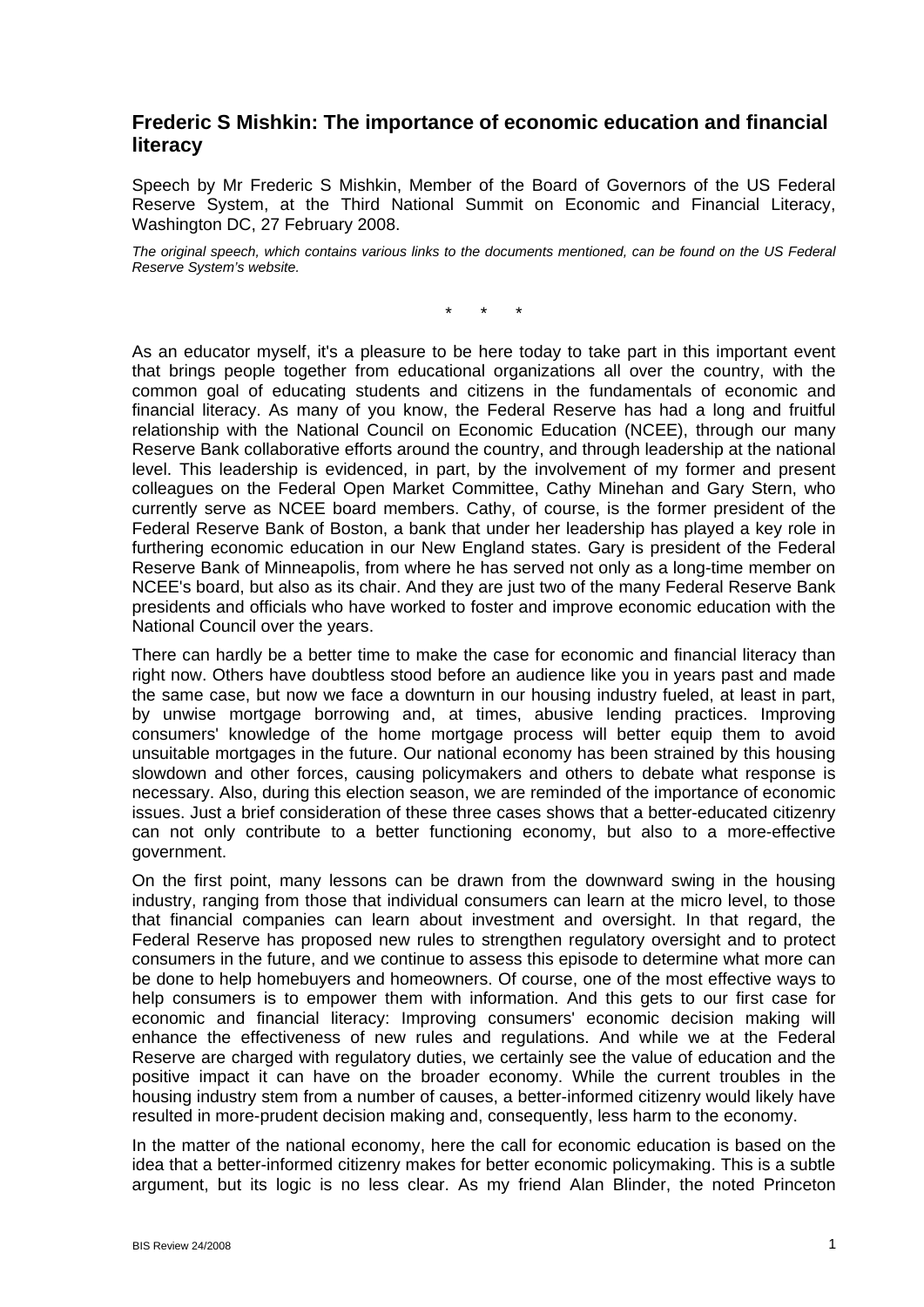economist and textbook author, as well as the former vice chairman of the Federal Reserve's Board of Governors, has said, an uneducated citizenry can lead to simplistic policy solutions, and those solutions are usually suboptimal. "The fact that the basic level of economic literacy in the country, indeed in the world, is so low," Alan has said, "is one of the things that leaves the political process so vulnerable to this malady."<sup>[1](#page-1-0)</sup> Now, even Alan would admit that it's difficult to draw a direct line from economic literacy to economic policymaking, but politicians listen to their constituents at home, just as they are supposed to do. And at a time when our elected officials are confronted with a myriad of options to address a slowing economy, or when they consider the increasing fears about a globalizing economy, it's fair to ask whether they are getting good economic counsel from their constituents. This is not to say that there is only one valid answer for these complicated questions, but it does mean that we get a better answer when we are all better informed. Let me reinforce this point by sharing this quote from Ben Bernanke, Chairman of the Federal Reserve's Board of Governors:

The Federal Reserve's mission of conducting monetary policy and maintaining a stable financial system depends upon the participation and support of an educated public. Accomplishing this mission involves tradeoffs and tough decisions. As the Fed pursues the monetary policy objectives that have been set out for us by Congress – to pursue price stability, maximum employment, and moderate long-term interest rates – it is essential that the public understand our objectives and our actions. Educating the public about the reasoning behind our decisions helps build confidence in our economic system – another critical factor in keeping our economy running smoothly.<sup>[2](#page-1-1)</sup>

Chairman Bernanke made those comments nearly two years ago, but the message is no less relevant today.

Let's now consider our third case for economic and financial literacy – the role of citizens as voters. Americans elect a president every four years and we also send representatives and senators to Washington. As is so often the case, the pundits and the opinion polls tell us that the top issues on voters' minds this year are those relating to the economy. What do the candidates have to say about how, if at all, the federal government should address the lagging national economy? How about issues relating to trade? Taxes? Income inequality? Even issues that are not often described as economic – such as health care, education, and the environment – are informed by an understanding of economic principles. All these issues are better understood by an appreciation of tradeoffs, cost-benefit ratios, and opportunity cost, to name just a few core economic tools and principles.

Finally, as we are so often told, people vote with their pocketbooks. And not only do they vote with their pocketbooks, they also make a lot of pocketbook decisions every day that have an impact on the health of the economy, such as whether to take on a particular mortgage, how much to save and invest, whether to lease or buy a car, and how to manage credit cards. This brings us back to the importance of financial literacy. The choices we make as individuals – as consumers, investors, and even voters – are linked to the broader economy in ways that we don't always appreciate. However, one thing is certain – we make better decisions if we are better informed, and the whole economy benefits. That's the promise of economic education – to get back to the title of this session – that it not only improves the lives of individual consumers, but that it also makes for more-effective policy and a better economy. Delivering on that promise is the hard part, of course, but that's where the National Council comes in. We at the Federal Reserve are proud of our relationship with

<span id="page-1-0"></span><sup>1</sup> Blinder, Alan S, (1994), "Interview with Alan S. Blinder," The Region, Federal Reserve Bank of Minneapolis, December, 1994.

<span id="page-1-1"></span><sup>2</sup> Bernanke, Ben (2006), "A Message from Chairman Bernanke," Federal Reserve Bank of Dallas, July, 2006.